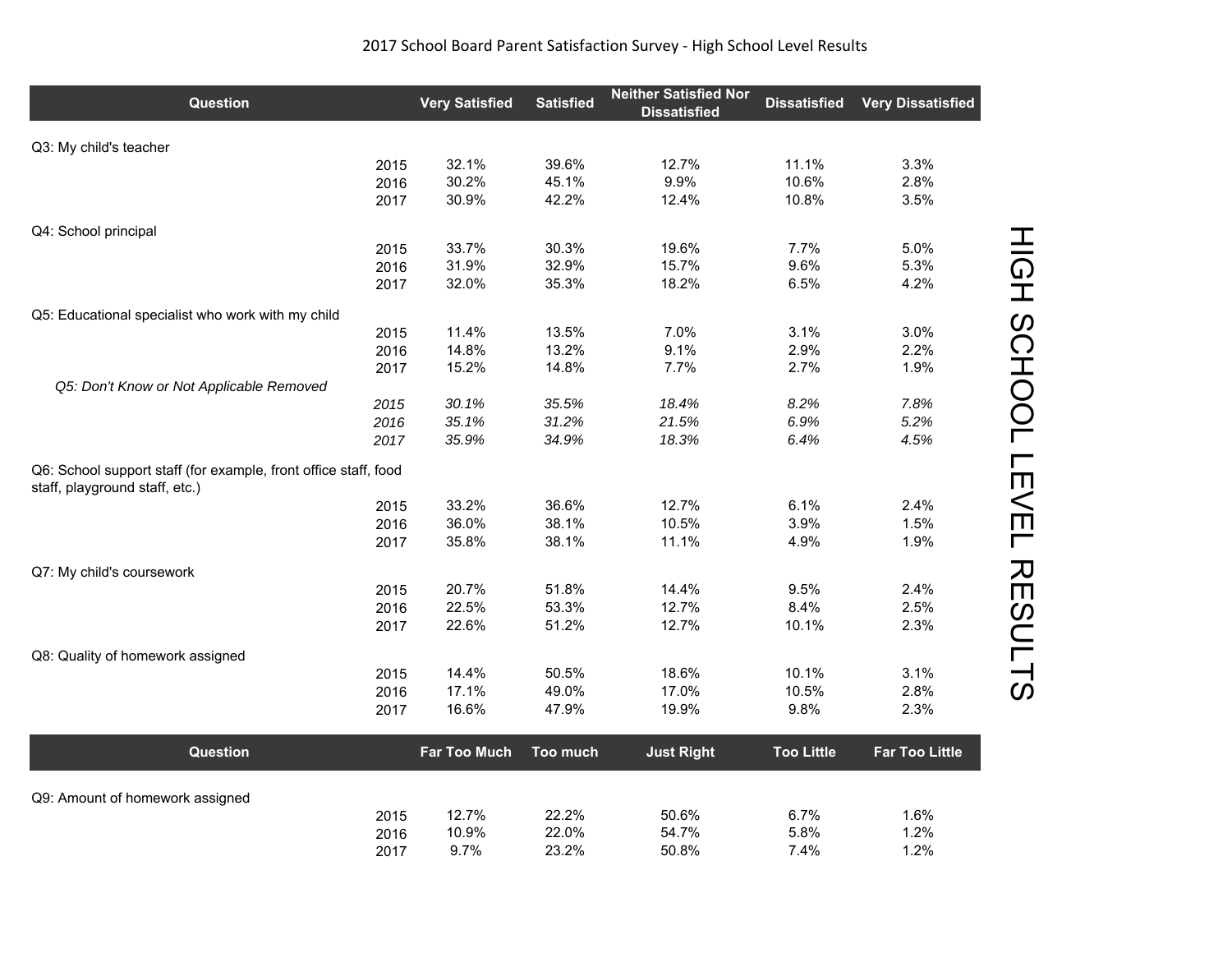| <b>Question</b>                           |              | <b>Very Satisfied</b> | <b>Satisfied</b> | <b>Neither Satisfied Nor</b><br><b>Dissatisfied</b> | <b>Dissatisfied</b> | <b>Very Dissatisfied</b> |
|-------------------------------------------|--------------|-----------------------|------------------|-----------------------------------------------------|---------------------|--------------------------|
| Q10: Tutorials                            |              |                       |                  |                                                     |                     |                          |
|                                           | 2015         | 21.8%                 | 45.0%            | 12.0%                                               | 10.5%               | 3.5%                     |
|                                           | 2016         | 25.2%                 | 44.6%            | 13.0%                                               | 7.4%                | 3.0%                     |
|                                           | 2017         | 17.1%                 | 38.1%            | 14.9%                                               | 14.8%               | 6.3%                     |
| Q11: Grading system                       |              |                       |                  |                                                     |                     |                          |
|                                           | 2015         | 12.5%                 | 53.1%            | 18.6%                                               | 9.8%                | 4.0%                     |
|                                           | 2016         | 13.5%                 | 51.9%            | 18.6%                                               | 10.1%               | 3.8%                     |
|                                           | 2017         | 13.0%                 | 49.4%            | 20.1%                                               | 13.0%               | 2.7%                     |
| Q12: Special education services           |              |                       |                  |                                                     |                     |                          |
|                                           | 2015         | 4.9%                  | 6.7%             | 5.8%                                                | 2.4%                | 3.0%                     |
|                                           | 2016         | 6.6%                  | 7.5%             | 6.2%                                                | 1.6%                | 1.2%                     |
|                                           | 2017         | 6.1%                  | 7.2%             | 6.4%                                                | 1.9%                | 1.4%                     |
| Q12: Don't Know or Not Applicable Removed |              |                       |                  |                                                     |                     |                          |
|                                           | 2015         | 26.8%                 | 36.6%            | 31.7%                                               | 13.0%               | 16.3%                    |
|                                           | 2016         | 28.8%                 | 32.3%            | 26.8%                                               | 7.1%                | 5.1%                     |
|                                           | 2017         | 26.6%                 | 31.4%            | 27.8%                                               | 8.3%                | 5.9%                     |
|                                           |              |                       |                  |                                                     |                     |                          |
| Q13: Gifted services                      |              | 5.2%                  | 5.1%             | 5.5%                                                | 1.9%                | $2.4\%$                  |
|                                           | 2015         | 4.1%                  | 7.4%             | 6.5%                                                | 2.3%                | 1.6%                     |
|                                           | 2016<br>2017 | 4.1%                  | 8.1%             | 5.8%                                                | 2.5%                | 1.9%                     |
| Q13: Don't Know or Not Applicable Removed |              |                       |                  |                                                     |                     |                          |
|                                           | 2015         | 25.9%                 | 25.2%            | 27.4%                                               | 9.6%                | 11.9%                    |
|                                           | 2016         | 18.6%                 | 33.5%            | 29.8%                                               | 10.6%               | 7.4%                     |
|                                           | 2017         | 18.4%                 | 36.2%            | 25.8%                                               | 11.0%               | 8.6%                     |
|                                           |              |                       |                  |                                                     |                     |                          |
| Q14: Support for college readiness        |              |                       |                  |                                                     |                     |                          |
|                                           | 2015         | 20.3%                 | 35.4%            | 14.7%                                               | 11.2%               | 4.0%                     |
|                                           | 2016         | 21.7%                 | 37.5%            | 15.0%                                               | 8.6%                | 3.0%                     |
|                                           | 2017         | 17.3%                 | 38.6%            | 17.9%                                               | 9.8%                | 2.1%                     |
| Q14: Don't Know or Not Applicable Removed |              | 23.7%                 |                  | 17.1%                                               |                     |                          |
|                                           | 2015<br>2016 | 25.2%                 | 41.4%            |                                                     | 13.1%               | 4.7%<br>3.5%             |
|                                           | 2017         | 20.2%                 | 43.7%<br>45.1%   | 17.5%<br>20.9%                                      | 10.0%<br>11.4%      | 2.4%                     |
|                                           |              |                       |                  |                                                     |                     |                          |
| Q15: Support for career readiness         |              |                       |                  |                                                     |                     |                          |
|                                           | 2015         | 11.3%                 | 25.9%            | 19.7%                                               | 10.1%               | 3.9%                     |
|                                           | 2016         | 12.8%                 | 26.8%            | 20.0%                                               | 9.0%                | 2.6%                     |
|                                           | 2017         | 12.3%                 | 29.8%            | 22.4%                                               | 8.2%                | 1.4%                     |
| Q15: Don't Know or Not Applicable Removed |              |                       |                  |                                                     |                     |                          |
|                                           | 2015         | 15.9%                 | 36.6%            | 27.8%                                               | 14.2%               | 5.4%                     |
|                                           | 2016         | 18.0%                 | 37.7%            | 28.0%                                               | 12.6%               | 3.6%                     |
|                                           | 2017         | 16.6%                 | 40.2%            | 30.3%                                               | 11.1%               | 1.8%                     |

HIGH SCHOOL LEVEL RESULTS HIGH SCHOOL LEVEL RESULTS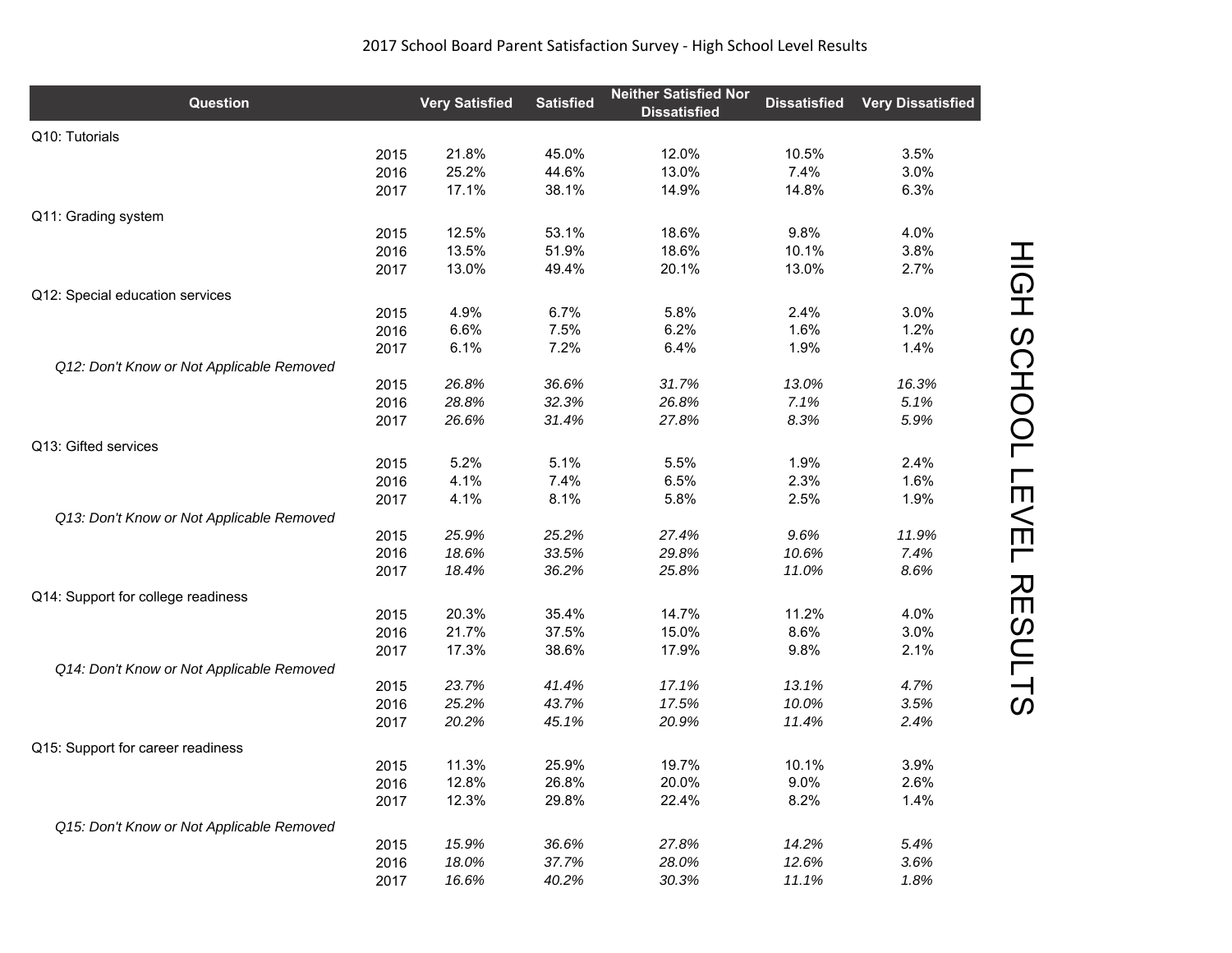| <b>Question</b>                              | <b>Very Satisfied</b> | <b>Satisfied</b> | <b>Neither Satisfied Nor</b><br><b>Dissatisfied</b> | <b>Dissatisfied</b> | <b>Very Dissatisfied</b> |
|----------------------------------------------|-----------------------|------------------|-----------------------------------------------------|---------------------|--------------------------|
| Q16: School sports                           |                       |                  |                                                     |                     |                          |
| 2015                                         | 15.3%                 | 34.2%            | 13.6%                                               | 9.5%                | 5.2%                     |
| 2016                                         | 16.3%                 | 30.2%            | 13.5%                                               | 9.7%                | 8.3%                     |
| 2017                                         | 13.7%                 | 33.7%            | 12.6%                                               | 11.0%               | 5.9%                     |
| Q16: Don't Know or Not Applicable Removed    |                       |                  |                                                     |                     |                          |
| 2015                                         | 19.6%                 | 44.0%            | 17.5%                                               | 12.2%               | 6.7%                     |
| 2016                                         | 20.9%                 | 38.7%            | 17.3%                                               | 12.4%               | 10.6%                    |
| 2017                                         | 17.8%                 | 43.9%            | 16.4%                                               | 14.3%               | 7.7%                     |
| Q17: Extra-curricular activities             |                       |                  |                                                     |                     |                          |
| 2015                                         | 14.9%                 | 44.7%            | 15.2%                                               | 6.1%                | 2.2%                     |
| 2016                                         | 19.2%                 | 39.4%            | 16.9%                                               | 5.4%                | 3.3%                     |
| 2017                                         | 15.0%                 | 41.1%            | 17.4%                                               | 6.2%                | 2.3%                     |
| Q17: Don't Know or Not Applicable Removed    |                       |                  |                                                     |                     |                          |
| 2015                                         | 17.9%                 | 53.8%            | 18.2%                                               | 7.3%                | 2.7%                     |
| 2016                                         | 22.9%                 | 46.8%            | 20.1%                                               | 6.4%                | 3.9%                     |
| 2017                                         | 18.3%                 | 50.1%            | 21.3%                                               | 7.5%                | 2.8%                     |
| Q18: Opportunities for parent involvement    |                       |                  |                                                     |                     |                          |
| 2015                                         | 15.8%                 | 49.7%            | 21.2%                                               | 5.8%                | 1.2%                     |
| 2016                                         | 20.2%                 | 51.4%            | 16.3%                                               | 4.4%                | 1.5%                     |
| 2017                                         | 20.0%                 | 50.3%            | 20.4%                                               | 3.5%                | 1.0%                     |
| Q19: School discipline                       |                       |                  |                                                     |                     |                          |
| 2015                                         | 11.6%                 | 37.9%            | 14.5%                                               | 7.0%                | 5.5%                     |
| 2016                                         | 11.0%                 | 38.8%            | 15.9%                                               | 7.2%                | 3.7%                     |
| 2017                                         | 12.5%                 | 36.1%            | 19.0%                                               | 7.2%                | 4.0%                     |
| Q19: Don't Know or Not Applicable Removed    |                       |                  |                                                     |                     |                          |
| 2015                                         | 15.2%                 | 49.5%            | 18.9%                                               | 9.2%                | 7.2%                     |
| 2016                                         | 14.3%                 | 50.6%            | 20.7%                                               | 9.5%                | 4.9%                     |
| 2017                                         | 15.9%                 | 45.8%            | 24.1%                                               | 9.1%                | 5.1%                     |
| Q20: Progress updates received from teachers |                       |                  |                                                     |                     |                          |
| 2015                                         | 10.3%                 | 35.7%            | 20.8%                                               | 19.8%               | 8.8%                     |
| 2016                                         | 11.2%                 | 33.2%            | 22.5%                                               | 21.1%               | 8.2%                     |
| 2017                                         | 12.6%                 | 33.9%            | 22.8%                                               | 19.6%               | 8.0%                     |
| Q21: Communication from my child's school    |                       |                  |                                                     |                     |                          |
| 2015                                         | 25.2%                 | 48.0%            | 15.0%                                               | 7.1%                | 3.9%                     |
| 2016                                         | 26.6%                 | 48.8%            | 11.9%                                               | 7.7%                | 4.0%                     |
| 2017                                         | 28.5%                 | 48.2%            | 13.1%                                               | 7.9%                | 2.0%                     |
| Q22: Communication from the school district  |                       |                  |                                                     |                     |                          |
| 2015                                         | 16.0%                 | 52.2%            | 20.9%                                               | 4.9%                | 2.7%                     |
| 2016                                         | 16.7%                 | 46.8%            | 19.5%                                               | 8.6%                | 5.1%                     |
| 2017                                         | 17.5%                 | 52.3%            | 20.9%                                               | 4.4%                | 2.2%                     |